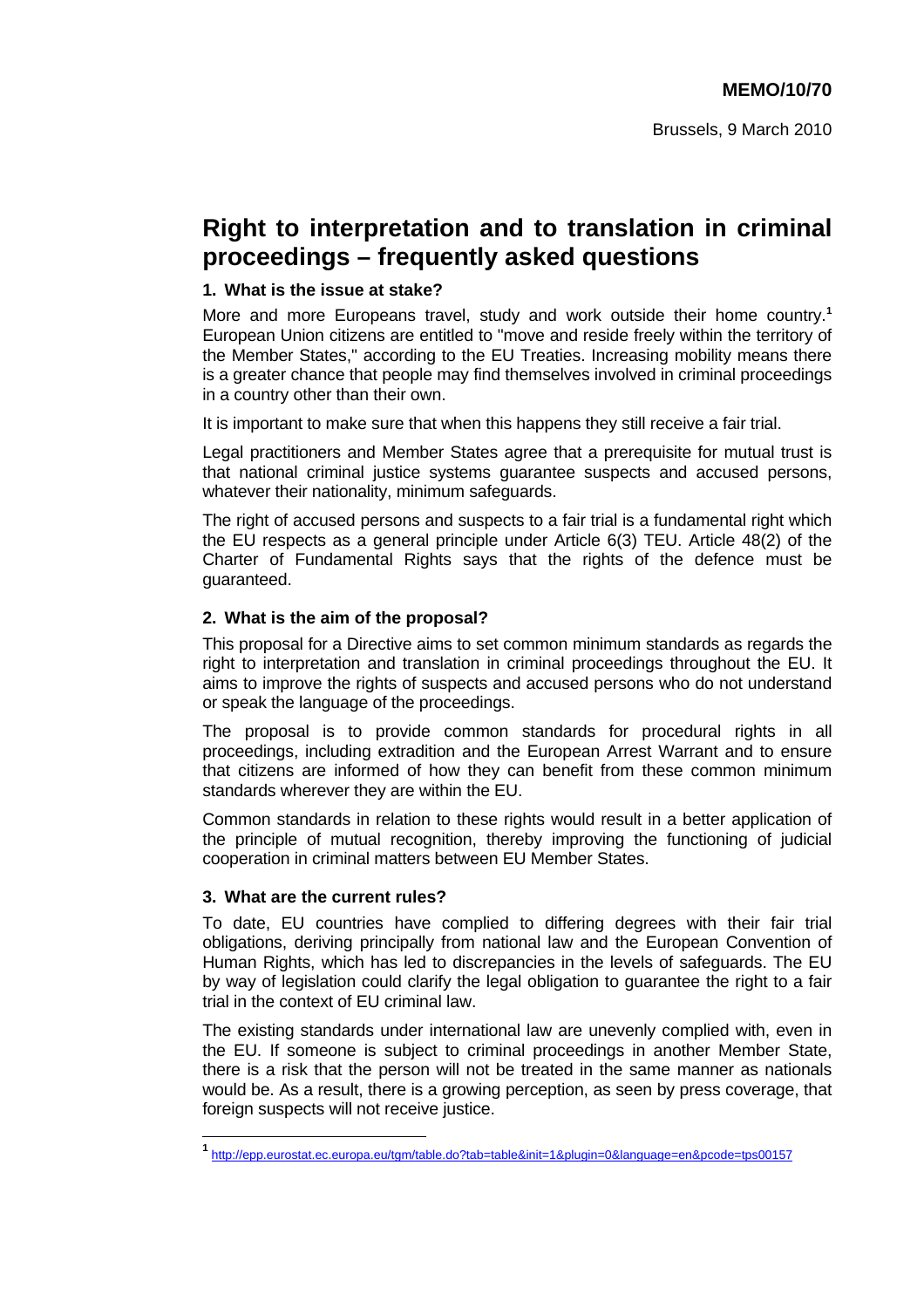Over the years, many cases have been brought to light by organisations such as Fair Trials International [\(http://www.fairtrials.net\)](http://www.fairtrials.net/) and by the national reports of the Committee for the Prevention of Torture [\(http://www.cpt.coe.int\).](http://www.cpt.coe.int/) This perception of unfair treatment can be for a variety of reasons such as not having the cultural and legal knowledge of another country to understand what is going on and to assert one's rights, and not understanding the language of the proceedings.

## **4. Why is there a need for a proposal by the Commission?**

It is the Commission's view that minimum standards for the rights of the defendants in criminal proceedings are indispensable to promote mutual trust between judicial authorities of different Member States.

The Lisbon Treaty recognises that mutual recognition is complementary, and not alternative, to the approximation of criminal law legislation (a specific legal basis has been added for the "rights of individuals in criminal proceedings" -and one for the rights of victims- in the Treaty).

The Commission proposal is not intended to replace the initiative presented by Members States on 17 December 2009; it is meant to be an input for the debate and accelerate the process to achieve full compliance with the standards set by the European Convention of Human Rights and to cover areas where there is still uncertainty about rights under the ECHR (such as the right to translation of key documents in the proceedings, a right which is not explicit under the ECHR).

## **5. What sort of problems do people face when they find themselves in judicial proceedings in other countries?**

It is naturally harder to deal with a judicial system in a foreign country, especially without a firm grasp of the national language. It can be hard for people to be clear exactly what charges are being laid against them or to make sure they receive proper legal advice that they understand, without which they risk inadvertently waiving some of their legal rights. This is particularly likely to happen if you cannot read paperwork used as evidence in your trial, if you cannot clearly follow procedures during an investigation such as a police interrogation, or if the legal advice you receive is provided by someone who does not speak your own language to a high level.

Independent organisations have provided plenty of examples of EU citizens who have encountered this kind of problem:

## **No interpretation of meetings between the accused and his lawyer.**

 $\overline{a}$ 

- Gareth, a British football fan, was arrested Portugal. 24 hours later he was on trial after only being allowed a short meeting his Court-appointed lawyer without the assistance of an interpreter at such meeting. The lawyer had limited knowledge of English, so Gareth could not point out all the facts that needed to be put forward in his defence, and which questions should have been asked during the cross-examination of prosecution witnesses. This obviously undermined his right to effective defence.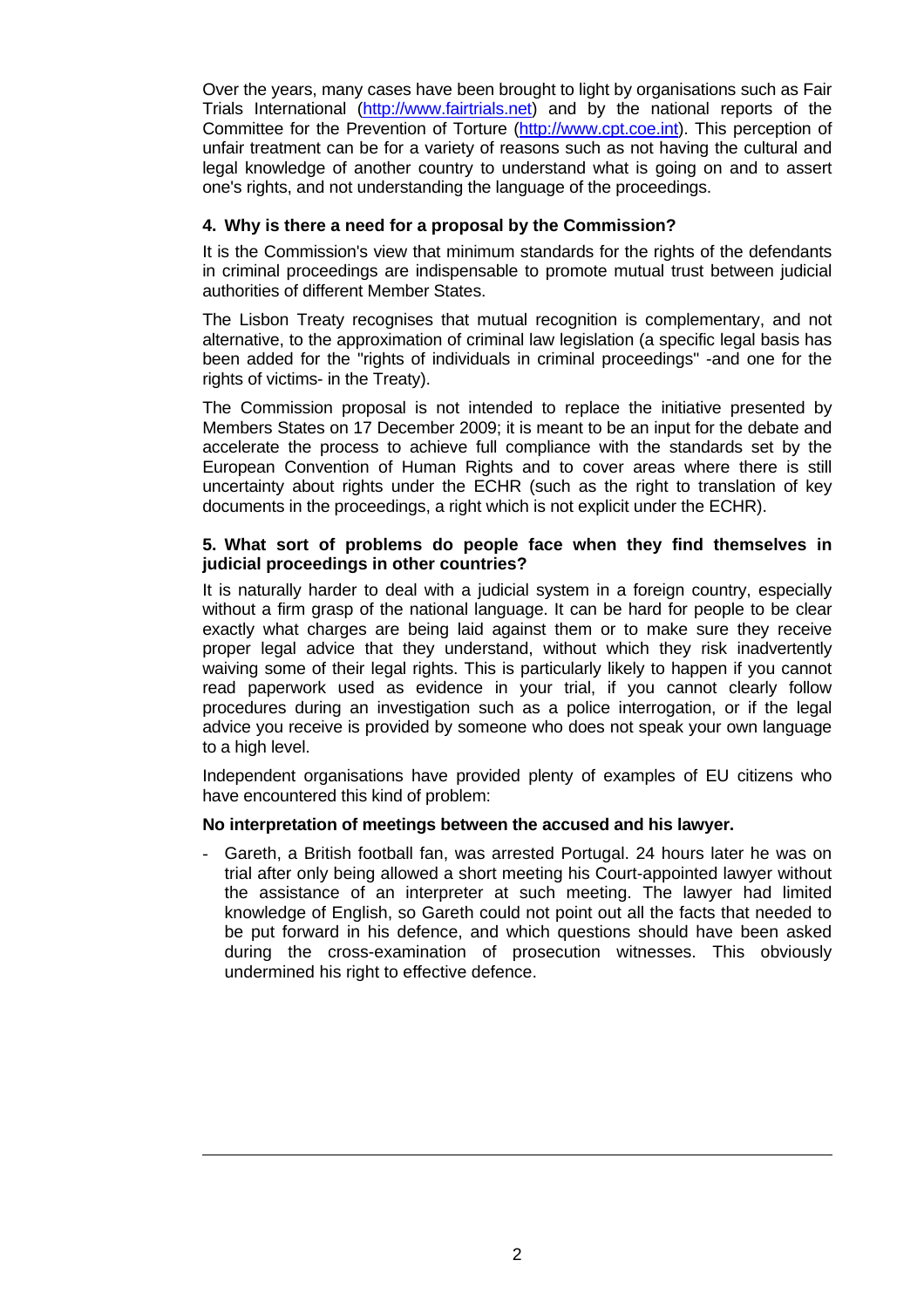**Suspects receive oral summary of important details such as the charges against them rather than a full written translation.** 

During his trial in Germany for conspiracy to murder, a Polish man, Stanislaw was unable to obtain any written translation of the victim's diary that was used in evidence against him. It was therefore practically impossible for him to refute the interpretation of those passages read out and to instruct his lawyer to this end.

## **Suspects waive their right to translation without first receiving proper legal advice.**

- Immediately after being arrested in Spain, Jas was pressured into signing a document written in Spanish that he did not understand. By doing so, he unwittingly confirmed the allegations against him and accepted that he had a sufficient knowledge of Spanish to understand the document that he had just signed. It was then used in his trial.

More examples of the problems that can arise can be found on the website of the independent non-governmental organisation Fair Trials International: <http://www.fairtrials.net/cases/>

## **How would this proposal solve problems like this?**

The basic principle is that interpretation should be provided during the investigative and judicial phases of the proceedings – including police questioning, the trial or other hearings or appeals. Suspects should also have communications with their lawyer translated. Suspects would be guaranteed their right to written translation of essential documents. This is necessary to safeguard the fairness of criminal proceedings. This means that if you are accused of a crime, you will be able to read the charge sheet or indictment, a detention order and any relevant documentary material such as key witness statements.

EU countries would have a clear obligation to ensure these rights are respected, and would have to meet the costs – never the suspect. They would have to put systems in place to ascertain whether suspects need an interpreter.

## **6. What is the legal basis for EU law in this area?**

Article 82(2) of the Treaty on the Functioning of the European Union says that the European Parliament and the Council may establish minimum rules to make sure that judicial authorities in EU countries recognise and execute judgments and judicial decisions and police and judicial cooperation in criminal matters that have a crossborder dimension, without any risk to the rights of individuals in criminal procedures. It also says that this is to be achieved with EU Directives, adopted with the ordinary legislative procedure (co-decision), meaning that it has to be approved by the European Parliament and EU governments.

The protection of the rights of suspected and accused persons in criminal proceedings is a fundamental value of the Union, and it is important to make sure that these rights are guaranteed across the EU by minimum common standards.

The Charter of Fundamental Rights makes it clear (Article 48(2)) that the rights of the defence shall be guaranteed.